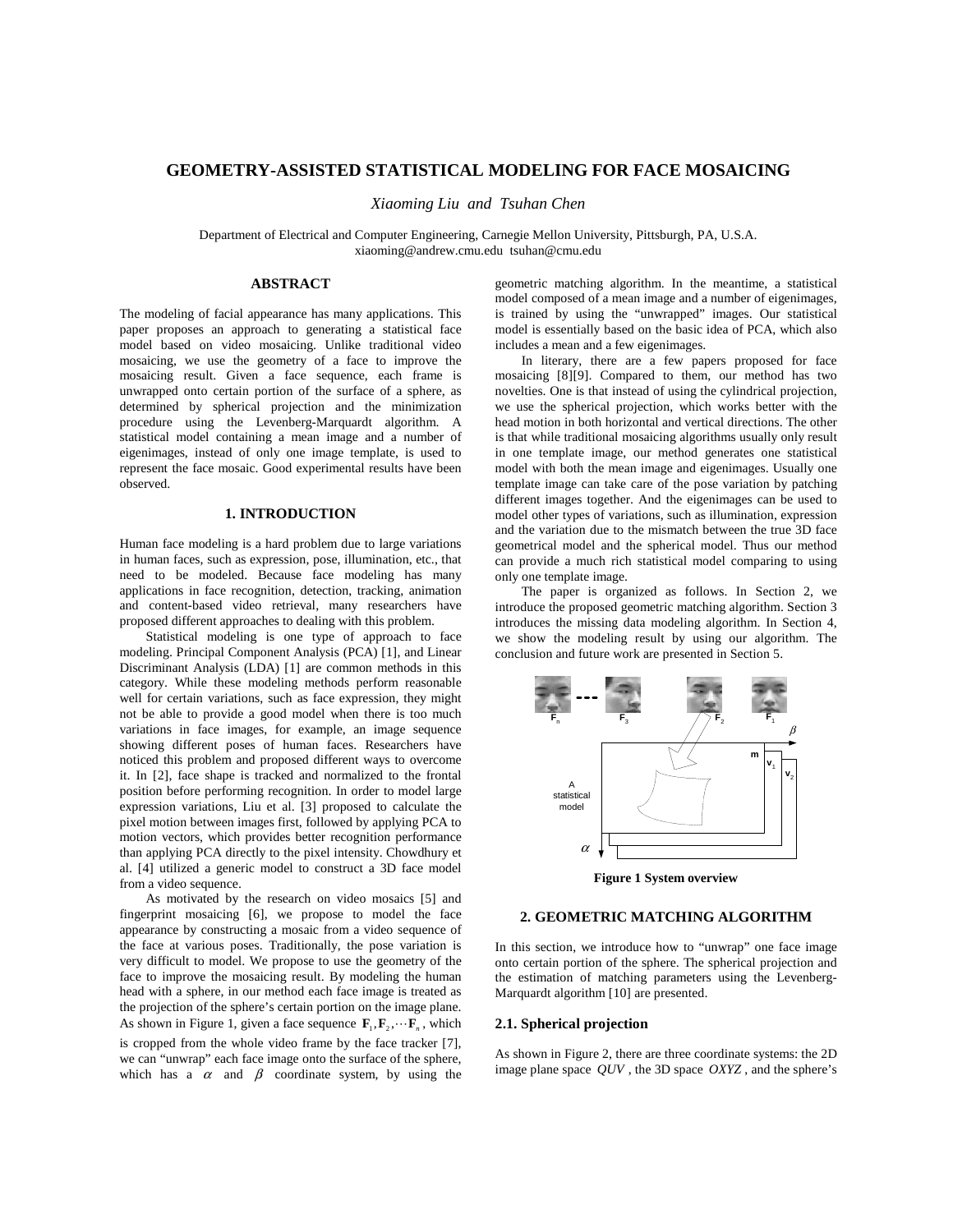surface space *O*αβ . Spherical projection describes the correspondences between the image plane space *QUV* and the surface space *O*αβ .



**Figure 2 Spherical projection for faces.**

One assumption is made for our algorithm. That is, the input face sequences are captured under the orthographic camera model, which is a reasonable assumption in the case where the camera is far from the subject. Also we constrain that the first face image in a sequence is frontal view. We have the following relation between one point on the image plane,  $[u, v]^T$ , which is also in the image **F** , and one point in the surface space,  $\mathbf{p} = [\mathbf{p}_x, \mathbf{p}_y, \mathbf{p}_z]^T$ , which is in the unwrapped image **S**.

$$
\mathbf{p}_x = r \sin(\alpha) \sin(\beta) \n\mathbf{p}_y = r \cos(\alpha) \n\mathbf{p}_z = r \sin(\alpha) \cos(\beta) \n\mathbf{u} = \mathbf{p}_x \n\mathbf{v} = \mathbf{p}_y
$$
\n(2)

After the first frame is projected back into the  $O \alpha \beta$  space by using the inverse formulations of (1) and (2), it occupies the center region of the *O*αβ space.

Now starting from the second image in the sequence, we need to find its corresponding position in the *O*αβ space, which is parameterized by  $[\Delta \alpha, \Delta \beta]^T$  in our algorithm. That is, if we rotate the *YZ* plane by −∆α degree and the *XZ* plane by  $-\Delta\beta$  degree, on the Z axis there will be a new image plane space *Q*'*U*'*V* ' capturing the side view of human faces. These rotations can be formulated as:

$$
\mathbf{p} = \mathbf{R}_{y}(-\Delta\beta)\mathbf{R}_{x}(-\Delta\alpha)\mathbf{p}
$$
(3)  

$$
\mathbf{R}_{x}(\Delta\alpha) = \begin{bmatrix} 1 & 0 & 0 \\ 0 & \cos(\Delta\alpha) & -\sin(\Delta\alpha) \\ 0 & \sin(\Delta\alpha) & \cos(\Delta\alpha) \end{bmatrix}
$$
  

$$
\mathbf{R}_{y}(\Delta\beta) = \begin{bmatrix} \cos(\Delta\beta) & 0 & \sin(\Delta\beta) \\ 0 & 1 & 0 \\ -\sin(\Delta\beta) & 0 & \cos(\Delta\beta) \end{bmatrix}
$$

where  $\mathbf{R}_x(\Delta \alpha)$  and  $\mathbf{R}_y(\Delta \beta)$  are the rotation matrices with respect to the *X* and *Y* axis respectively. Now the spherical projection is defined as given the original image **F** and  $[Δα, Δβ]$ <sup>*T*</sup>, to determine the unwrapped image **S**<sup> $\cdot$ </sup>. To accomplish this, for each pixel **p**' inside **S**' , we can find its correspondence in the original image  $\bf{F}$  by inverting (3):

$$
\mathbf{p} = \mathbf{R}_{x}(\Delta \alpha) \mathbf{R}_{y}(\Delta \beta) \mathbf{p}^{\prime}
$$
 (4)

Then bilinear interpolation will be used to calculate the pixel intensity at **p** , which is filled in as the pixel intensity of **p**' .

 In practice, the spherical projection might not be computational efficient because each pixel in the unwrapped image needs to find its corresponding in the original image. To solve this problem, we approximated the mapping function with a triangular mesh. That is, the unwrapped image is represented as a set of triangles; for the vertexes of these triangles, we derive their corresponding positions in the input image. For the pixels inside each triangle, affine transformation is applied using the scan-line algorithm. The goal of this approximation is to speed up the spherical projection while not affecting the modeling, which will be discussed further in Section 4.

### **2.2. Estimation of matching parameters**

Essentially the geometric matching algorithm is a minimization procedure. The objective is to minimize the difference between the unwrapped image  $S'(\alpha', \beta')$  and the statistical model  $\Pi = \{m, V\}$ , which consists of the mean **m** and *k* eigenvectors  ${\bf V} = {\bf v}_1, {\bf v}_2, \cdots, {\bf v}_k$  :

$$
J = \left\| vec(\mathbf{W}) \circ (vec(\mathbf{S}') - \mathbf{m} - \mathbf{Vc}) \right\|^2 = \sum_{\alpha'=0, \beta'=180}^{\alpha'=180, \beta'=179} e^2
$$
 (5)

$$
\mathbf{c} = (\mathbf{V}^T diag(\mathbf{W}^2)\mathbf{V})^{-1}(diag(\mathbf{W}^2)\mathbf{V})^T (vec(\mathbf{S}') - \mathbf{m})
$$
 (6)

where o refers to the element-wise multiplication, *diag*() generates a matrix whose diagonal element is the input vector, *vec*() is to take the vector representation of a matrix by scanning it line by line, and **c** is the eigen-coefficient of **S**' with respect to the mosiacing model. **W** is the weighting map for **S**' , which combines the weighting information from two sources. One is the weighting map for the original input image **F** ,  $W_f(u, v)$ . It describes the reliability of each pixel in the input image, and thus specifies the local weighting information. The other,  $W_{\varphi}(\alpha', \beta')$ , is to model the global weighting information for the whole  $O \alpha \beta$  space. For both of them, we assign them as a gaussian weighting map with higher weights in the center and lower weights toward the boundary. The combined weighting map, **W**, takes both the local and global information into consideration.

We adopt the Levenberg-Marquardt algorithm to find  $[\Delta \alpha, \Delta \beta]^T$  that minimizes (5). This algorithm requires the computation of the partial derivatives of *e* with respect to the unknown parameters  $[\Delta \alpha, \Delta \beta]^T$ , for example:

$$
\frac{\partial e}{\partial \Delta \alpha} = \frac{\partial e}{\partial \mathbf{S}'} \left( \frac{\partial \mathbf{S}'}{\partial \alpha'} \left( \frac{\partial \alpha'}{\partial \mathbf{p}_x} \frac{\partial \mathbf{p}_x}{\partial \Delta \alpha} + \frac{\partial \alpha'}{\partial \mathbf{p}_y} \frac{\partial \mathbf{p}_y}{\partial \Delta \alpha} \right) \right)
$$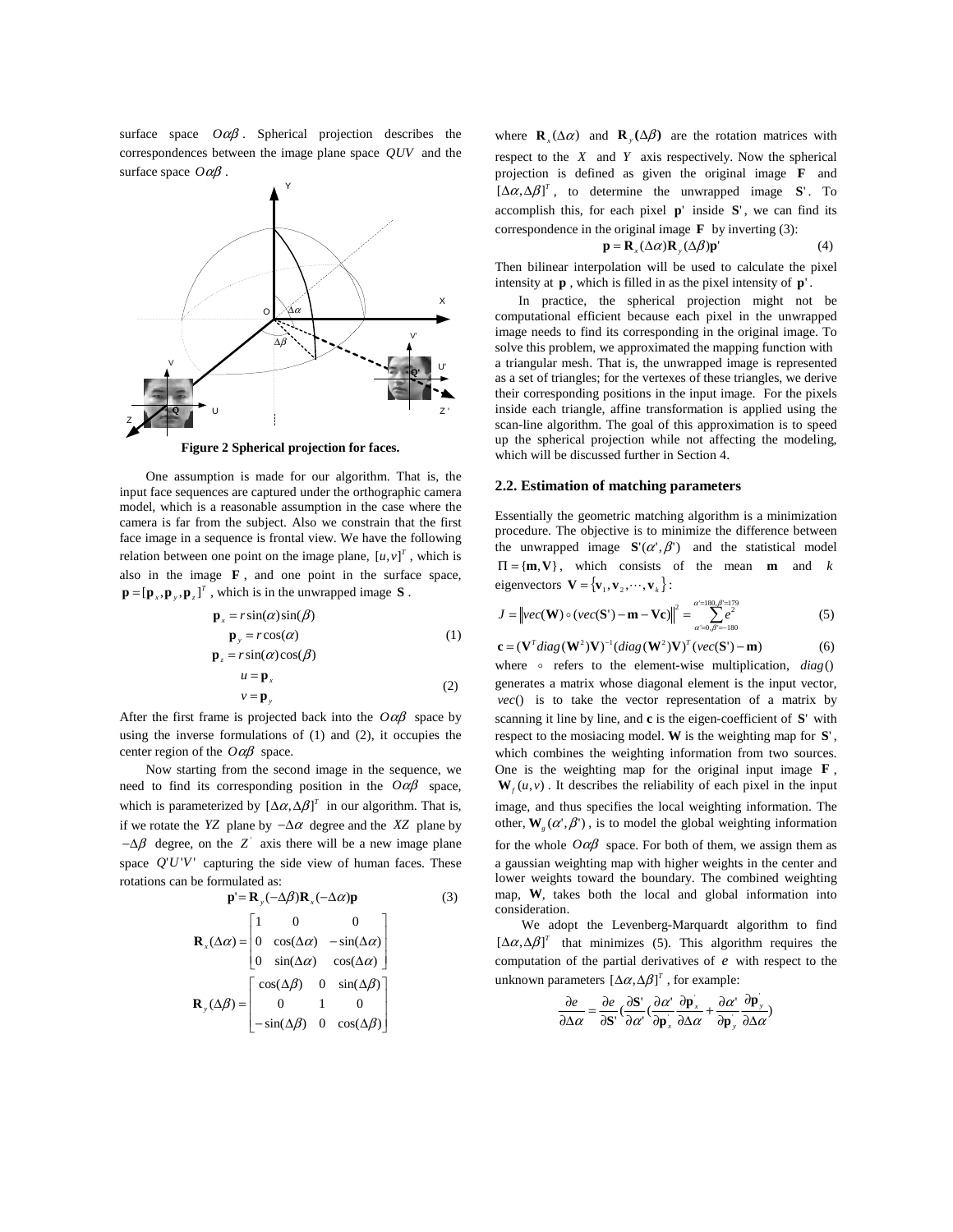$$
+\frac{\partial \mathbf{S}'}{\partial \beta}(\frac{\partial \beta'}{\partial \mathbf{p}_x}\frac{\partial \mathbf{p}_x}{\partial \Delta \alpha}+\frac{\partial \beta'}{\partial \mathbf{p}_y}\frac{\partial \mathbf{p}_y}{\partial \Delta \alpha}))\tag{7}
$$

where  $\frac{\partial^2}{\partial \alpha^2}$  $\frac{\partial \mathbf{S}'}{\partial \alpha'}$  and  $\frac{\partial \mathbf{S}'}{\partial \beta'}$  $\frac{\partial S'}{\partial \beta'}$  are the image intensity gradients of **S**' at

 $(\alpha', \beta')$ . With these partial derivatives, we can calculate an approximate Hessian matrix **A** and the weighted gradient vector **b** [10]. Then the parameters can be updated by

$$
\left[\Delta \alpha, \Delta \beta\right]^T = (\mathbf{A} + \lambda \mathbf{I})^{-1} \mathbf{b} \tag{8}
$$

This algorithm consists of the following steps:

- 1. Assign the initial value for  $[\Delta \alpha, \Delta \beta]^T$ .
- 2. Compute **S**' and **W.**

3. Compute the error *e* as in (5) and the intensity gradient on  $S'$ , computer the partial derivative of  $e$  with respect to  $[\Delta \alpha, \Delta \beta]^T$ , and compute **A** and **b**.

4. Linearly update 
$$
[\Delta \alpha, \Delta \beta]^T
$$
 by  $[\Delta \alpha, \Delta \beta]^T$  calculated in (8).

5. Evaluate (5) using the updated parameters and check whether the error  $J$  decreases; if not, increase  $\lambda$  as

described in [10], and compute a new  $\left[\hat{\Delta \alpha}, \hat{\Delta \beta}\right]^T$  $\left\lfloor \overset{\wedge}{\Delta \alpha}, \overset{\wedge}{\Delta \beta} \right\rfloor$  $\left| \hat{\Delta \alpha}, \hat{\Delta \beta} \right|$ .

6. Continue the iteration until the parameters converge or a fixed number of steps have been finished.

When we obtain  $[\Delta \alpha, \Delta \beta]^T$  for the input face image, we can unwrap it to generate  $S'$  using (4). In the meaning time, the weighting map  $W$  for  $S'$  is also calculated. Given  $S'$  and  $W$ , we can use them to refine the existing statistical model Π by retraining. As we know, for different face poses, different weighting map will be generated. Since we treat the pixels with zero weights as missing data, we will introduce how to retrain the model using missing data modeling techniques in the next section.

## **3. MISSING DATA MODELING**

Many researchers have proposed different methods for missing data modeling [11][12]. As motivated by the research in error concealment for video sequences [13], we propose the following algorithm to train a statistical model for data with missing pixels.

First, given the unwrapped image  $S_1, S_2, \cdots, S_n$  and their corresponding weighting map  $W_1, W_2, \cdots W_n$ , we compute the mean by

$$
\mathbf{m} = (\frac{1}{\sum_{i=1}^{n} vec(\mathbf{W}_i)}) \circ \sum_{i=1}^{n} (vec(\mathbf{W}_i) \circ vec(\mathbf{S}_i)))
$$

where division refers to the element-wise operation. Second, for each pixel of  $S_i$   $(1 \le i \le n)$ , let its intensity equal to the corresponding one in the mean if its weight is zero. So the idea is to assume the missing pixels to be the mean. Finally we apply the traditional PCA algorithm to obtain *k* eigenimages,  $\mathbf{v}_1, \mathbf{v}_2, \cdots, \mathbf{v}_k$ .

#### **4. EXPERIMENTAL RESULTS**

In the experiments, we collect a face sequence with the subject showing different poses while fixing the camera. This sequence has 58 frames in total; each has the size of 44 by 44 pixels. We also know the height and the width of the head are around 60 by 60 pixels.

 If we apply the traditional PCA algorithm to model the variations in this sequence, we obtain the mean image and the first two eigenimages in Figure 3. As we can see, all three images look burred and messy. However, by taking this sequence as input to our algorithm, we are able to generate the face mosaic model as shown in Figure 4. Two eigenimages are used in training our statistical model. The input sequence, the unwrapped image, the mean and two eigenimages are shown in each column. We evenly choose eight time instants among the whole sequence and show them on eight rows. The resulting statistical model with the mean and eigenimages shows identity information about this subject. Since our geometric matching algorithm works well, there is no obvious blurring artifacts in the resulting mosaic.

 As we expected, the spherical projection is slow and the registration of one input image takes 6 seconds on PC. We also implemented the fast projection with a triangular mesh, which reduces the time to be less than 1 second and generate almost the same modeling results as the conventional projection.



**Figure 3 The result of applying PCA on the testing sequence (mean, 1st eigenimage, 2nd eigenimage)** 

## **5. CONCLUSIONS**

This paper proposes an approach to generating a statistical face model based on video mosaicing. Unlike traditional video mosaicing, we use the geometry of a face to improve the mosaicing result. Given a face sequence, each frame is unwrapped onto certain portion of a sphere's surface, which is determined by the spherical projection and the minimization procedure with the Levenberg-Marquardt algorithm. A statistical model containing the mean image and a number of eigenimages, instead of only one image template, is used to represent the face mosaic. Good experimental results have been observed on face sequences by using our algorithm.

 We constrain the input sequence to our algorithm only includes the face potion. However, it could be removed by adding the position and size of human head as the unknown parameters. Thus using the same framework, given one video frame, we need to solve 5 parameters (2 for rotation, 2 for position and 1 for size) instead of 2 parameters. One large benefit with this extension is that we can do face tracking and modeling simultaneously. Another future direction is that, in Section 3, the missing data modeling algorithm retrains the model whenever there is a new input image, which makes the training process becoming slower as the input sequence getting